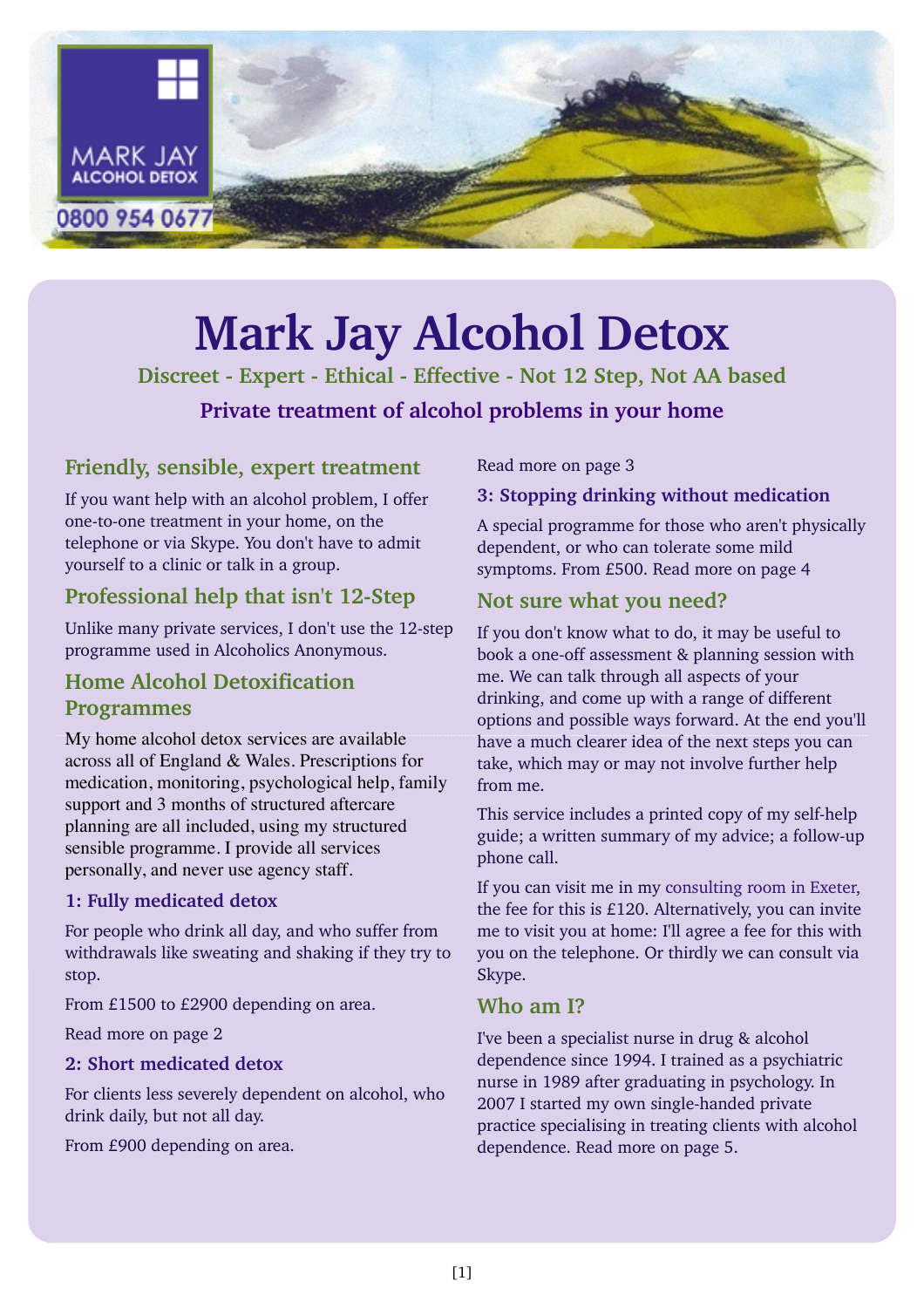## FULLY MEDICATED HOME ALCOHOL DETOX

## **Who this service is for**

A fully medicated detoxification from alcohol is needed when you have to drink to stop withdrawal symptoms like shaking, sweating & retching. Because of this, most moderate to severely dependent drinkers drink steadily all day, 'topping up' their alcohol levels, and not always appearing at all drunk.

Withdrawals can be uncomfortable enough to prevent you from stopping drinking. Sometimes they can become dangerous or even life-threatening, so it may be unsafe to stop drinking without detox.

## **What I Provide**

I perform customised home detox programmes for clients in all parts of England & Wales. My service includes:

#### **Detox**

Prescriptions for 10 days of medication with verbal and written instructions, and contact from me (not agency staff) throughout to monitor your safety and comfort.

#### **Aftercare**

3 months of structured aftercare, based on my sensible and practical programme. This is done by a combination of face-to-face contacts, telephone, Skype, emails or text. We can devise a way of keeping in touch that suits you best. Typically these sessions go gradually from daily, to twice weekly, weekly and then fortnightly, but with ad hoc contact throughout as needed.

Open-ended ad hoc follow-up contact - my clients often stay in touch indefinitely.

### **Safety**

Most people can detoxify at home, but some with a history of significant health problems, will need to detox in a hospital or private clinic. When we first talk about your drinking we will discuss any risks. I can even discuss them with your GP with your permission. If I don't think home detox is right for you I will advise you on the safest alternatives.

### **How detox works**

In alcohol detox drink is replaced with a drug that stops withdrawal symptoms. This is Chlordiazepoxide (sometimes called Librium®). As detox progresses the dose reduces over 7 to 10 days, giving your body a chance to get back to normal.

#### **Fees**

#### **Between £1500 and £2900 depending on where you live**

See page 6 for a rough guide to fees by region.

#### **PLEASE CHECK MY WEBSITE FOR UP TO DATE INFORMATION ON FEES**

#### markjayalcoholdetox.co.uk 0800 954 0677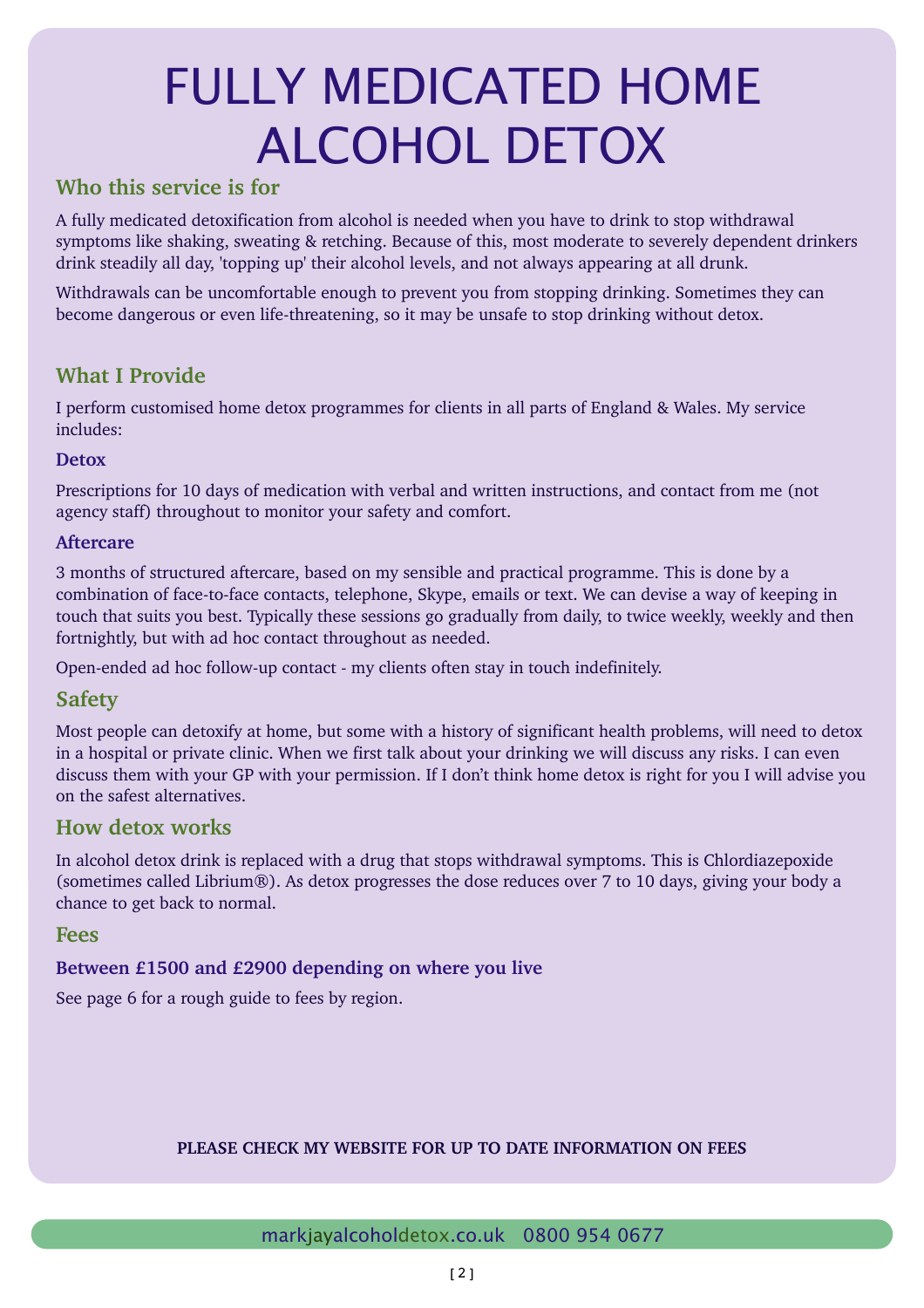## SHORT MEDICATED HOME ALCOHOL DETOX

## **Who this service is for**

A short medicated detoxification from alcohol is designed for people with mild to moderate withdrawal symptoms. I see many people who don't drink all day, but are used to drinking a lot in the afternoons or evenings, often after they finish work.

For these people it can be uncomfortable but not always dangerous to stop drinking suddenly. Whilst you may not have severe withdrawals, sometimes the 'rebound' symptoms like irritability, anxiety, insomnia and intense cravings for alcohol make stopping really difficult.

In these cases, a short customised regimen of prescribed detox medication, with some structured preparation and support, can make enough difference to help you succeed.

## **What I Provide**

#### **Detox**

Prescriptions for 5 days of medication with verbal and written instructions, and contact from me (not agency staff) throughout to monitor your safety and comfort.

#### **Aftercare**

3 months of structured aftercare, based on my sensible and practical programme. This is done by a combination of face-to-face contacts, telephone, Skype, emails or text. We can devise a way of keeping in touch that suits you best. Typically these sessions go gradually from daily, to twice weekly, weekly and then fortnightly, but with ad hoc contact throughout as needed.

Open-ended ad hoc follow-up contact - my clients often stay in touch indefinitely.

## **How detox works**

In alcohol detox, drink is replaced with a drug that stops both withdrawal symptoms (like shaking, sweating and nausea) and rebound symptoms (like anxiety, irritability and cravings) . This medication is Chlordiazepoxide (sometimes called Librium®). You might initially take a dose in the morning, or at the time you would normally start drinking. As detox progresses the dose reduces over about 5 days, giving your body a chance to get back to normal. If necessary I can also prescribe a sleeping tablet like Zopiclone or Zimovane for the duration of the detox, and for occasional use afterwards.

#### **Fee**

#### **£900**

Based on one initial assessment and one review appointment in Exeter (all other contacts are by telephone, Skype, email or text).

You can book me to see you at home, or add more face-to-face contacts, for an extra fee.

All detox programmes are customised based on your particular circumstances, which may, rarely, affect the cost. I can discuss this either over the phone or at assessment.

I give each client a quote, with details of exact programme details, following telephone or face-to-face assessment.

markjayalcoholdetox.co.uk 0800 954 0677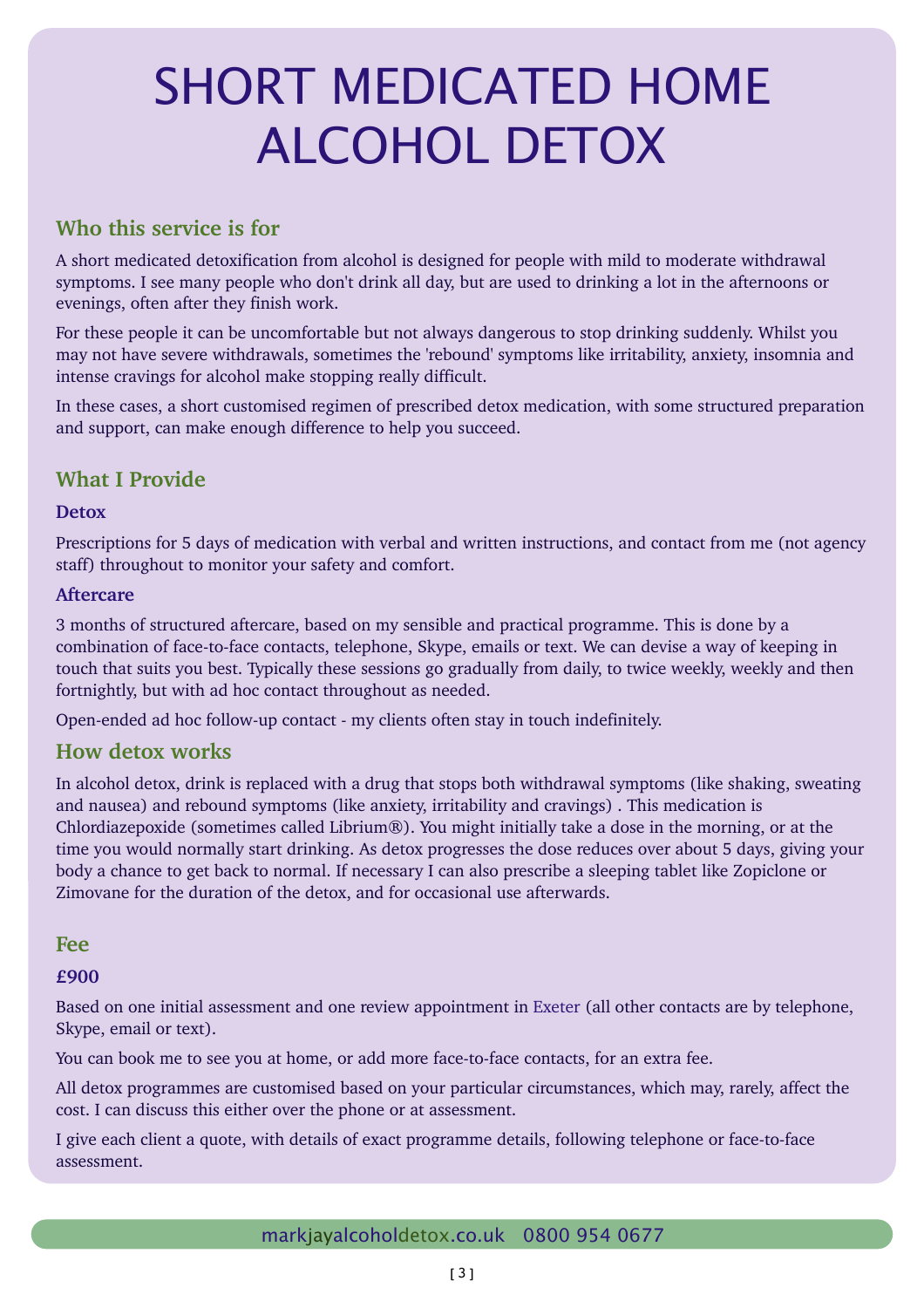## STOPPING DRINKING WITHOUT MEDICATION

## **Who This Service is For**

I advise many people who are worried about their drinking, but who aren't physically dependent on alcohol.

Its a service for people who score as not dependent or mildly dependent, and don't suffer withdrawal symptoms like severe shaking or sweating when they try to stop. More commonly people experience strong cravings, irritability, low mood and insomnia if they try to stop.

## **What I Provide**

#### **Assessment and planning**

An initial session usually lasts between 1 and 2 hours, which we can do either in my consulting room in Exeter, by Skype, or by telephone. This gives us plenty of time to work out how and when you can stop drinking.

#### **Stopping Drinking**

3 months of structured aftercare, based on my sensible and practical programme. This is done by a combination of face-to-face contacts, telephone, Skype, emails or text. We can devise a way of keeping in touch that suits you best. Typically these sessions go gradually from daily, to twice weekly, weekly and then fortnightly, but with ad hoc contact throughout as needed.

Open-ended ad hoc follow-up contact - my clients often stay in touch indefinitely.

## **National & International Availability**

Since this programme doesn't have to rely on face-to-face contact, it is available anywhere.

### **Fee**

**£500** 

Based on the initial assessment & planning session taking place either in my Exeter consulting room, via Skype, or by telephone; subsequent contacts all by telephone, Skype, email or text.

You can book me to see you at home, or add extra face-to-face contacts, for an extra fee.

## **Safety**

It's important to note that this service is not safe or appropriate for heavily dependent drinkers.

#### **PLEASE CHECK MY WEBSITE FOR UP TO DATE INFORMATION ON FEES**

#### markjayalcoholdetox.co.uk 0800 954 0677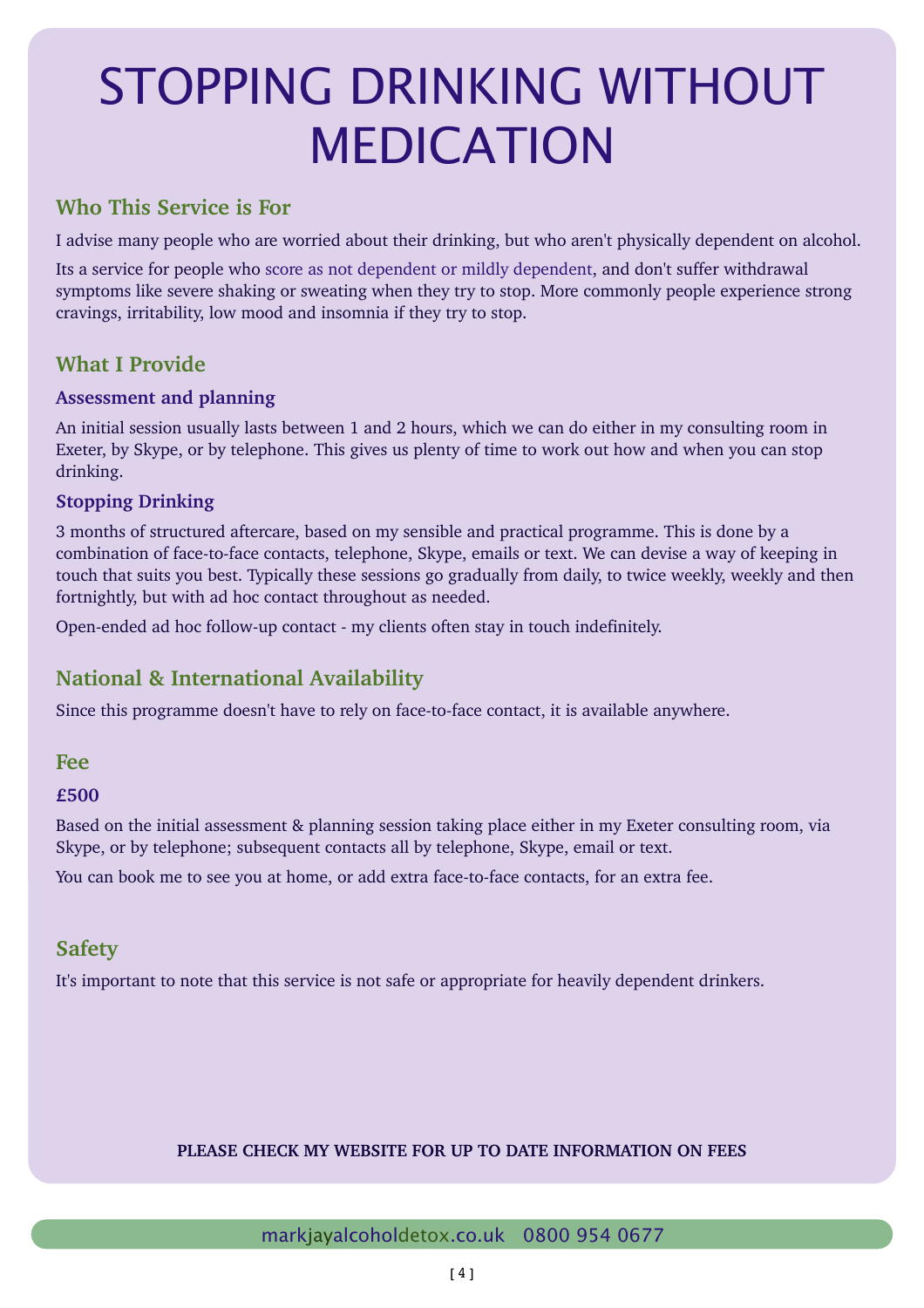# ABOUT MARK JAY

## **Clinical Background**

I'm a Clinical Nurse Specialist in addiction, with a background of 23 years in NHS work, as well as private consultation. I'm also qualified as an Independent Nurse Prescriber. Mark Jay Alcohol Detox is my singlehanded private practice, where I'm delighted to be able to offer my clients a tailor-made service that suits their individual requirements.

I have many years of experience in the medical and psychological aspects of treating alcohol dependence and withdrawals, and have been working exclusively in the addiction field since 1994

## **Professional Registration**

You can check my professional registration with the Nursing and Midwifery Council here: http://www.nmc-uk.org/Search-the-register/

I am also registered by the Care Quality Commission under the Health and Social Care Act 2008

## **Ethics**

I only work with clients when both parties are satisfied that it's the best option at the time. I will always point people to another service if I think it would be better for them. I always give people as much verbal and written information about treatment as I can before they make a choice.

## **Effectiveness**

All of the treatments I use are based on the most up to date evidence. I keep up to date on all reputable sources of research. The main sources I base my practice on are the NHS 'Review of the effectiveness of treatment for alcohol problems', and the NICE 'Guidelines on the diagnosis, assessment and management of harmful drinking and alcohol dependence, which are currently in draft form.

## **Why people choose my service**

I can give anyone looking for help with their alcohol problem a more flexible and personalised service than your local NHS services or residential rehab centres can offer.

I've found that my clients appreciate having one point of contact with a trustworthy, experienced clinician, rather than being confused by being passed around different people and services.

I provide all treatment myself; I don't have any employees or use any agency staff.

Many - although not all - of my clients choose to see me because I can help them without the '12 steps' of Alcoholics Anonymous that the vast majority all private services use.

## **Qualifications**

BSc (Hons) Psychology (Lancaster University, 1985) Registered Nurse (1992) Community Psychiatric Nursing (ENB 992, 1997) Diploma in Addiction Studies (Leeds University, 1998) Non-medical Prescribing (Plymouth University, 2007)

Experience 1992-1994 NHS Staff Nurse 1994-2000 NHS Community Nurse (Drugs & Alcohol) 2000-2003 NHS Clinical Manager (Substance Misuse) 2003-2009 NHS Clinical Nurse Specialist (Addiction) 2007-2014 NHS Non-medical prescriber (Part time) 2007-2014 Private Alcohol Practice